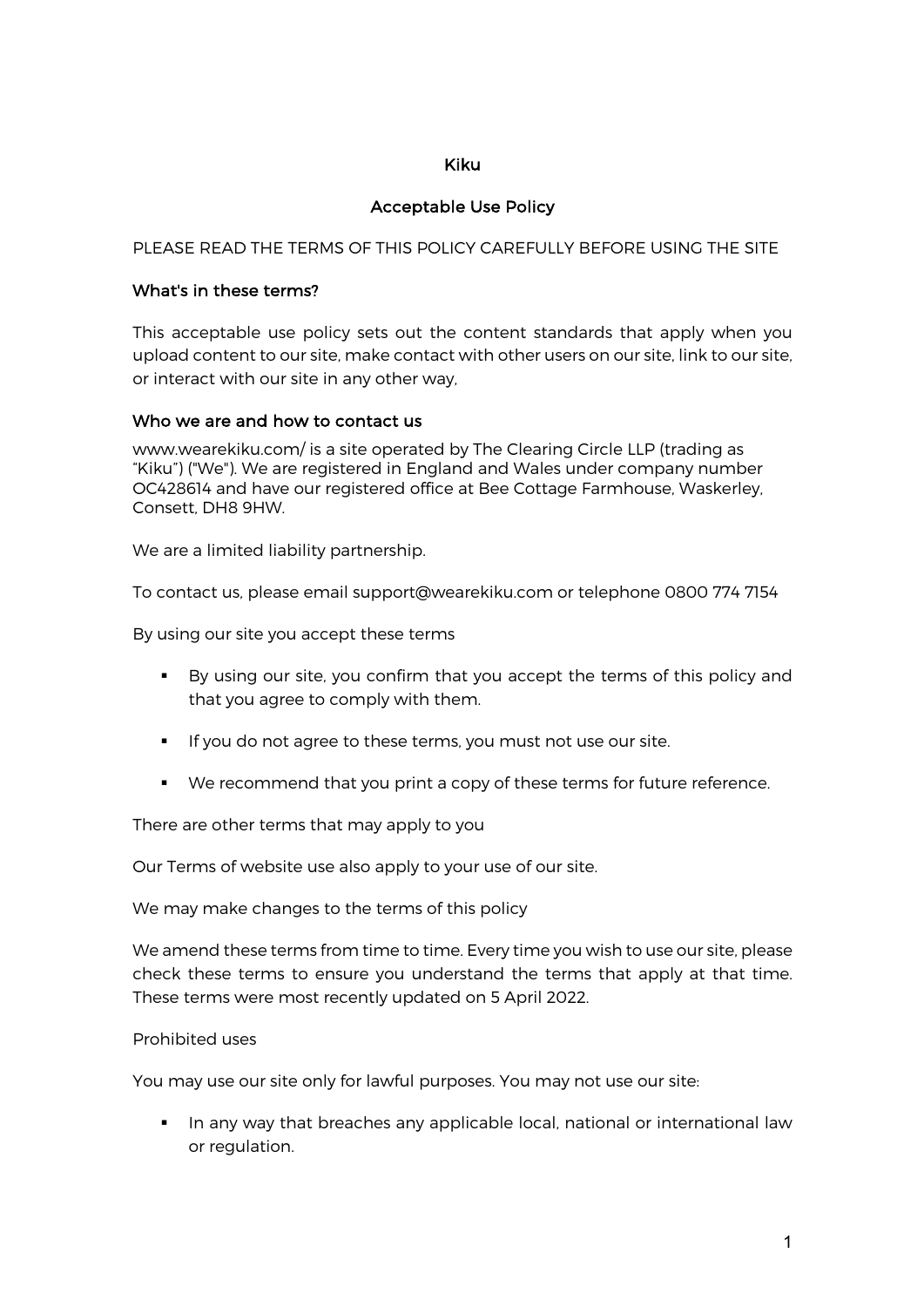- **•** In any way that is unlawful or fraudulent, or has any unlawful or fraudulent purpose or effect.
- § For the purpose of harming or attempting to harm any person in any way.
- To bully, insult, intimidate or humiliate any person.
- § To send, knowingly receive, upload, download, use or re-use any material which does not comply with our content standards (please see below).
- § To transmit, or procure the sending of, any unsolicited or unauthorised advertising or promotional material or any other form of similar solicitation (spam).
- § To knowingly transmit any data, send or upload any material that contains viruses, Trojan horses, worms, time-bombs, keystroke loggers, spyware, adware or any other harmful programs or similar computer code designed to adversely affect the operation of any computer software or hardware.

You also agree:

- § Not to reproduce, duplicate, copy or re-sell any part of our site in contravention of the provisions of our terms of website use.
- § Not to access without authority, interfere with, damage or disrupt:
	- any part of our site;
	- any equipment or network on which our site is stored;
	- any software used in the provision of our site; or
	- any equipment or network or software owned or used by any third party.

Interactive services

- § We may from time to time provide interactive services on our site, including, without limitation messaging services ("interactive services").
- § Where we do provide any interactive service, we will provide clear information to you about the kind of service offered, if it is moderated and what form of moderation is used (including whether it is human or technical).
- § We will use reasonable endeavours to assess any possible risks for users (and in particular, for children) from third parties when they use any interactive service provided on our site, and we will decide in each case whether it is appropriate to use moderation of the relevant service (including what kind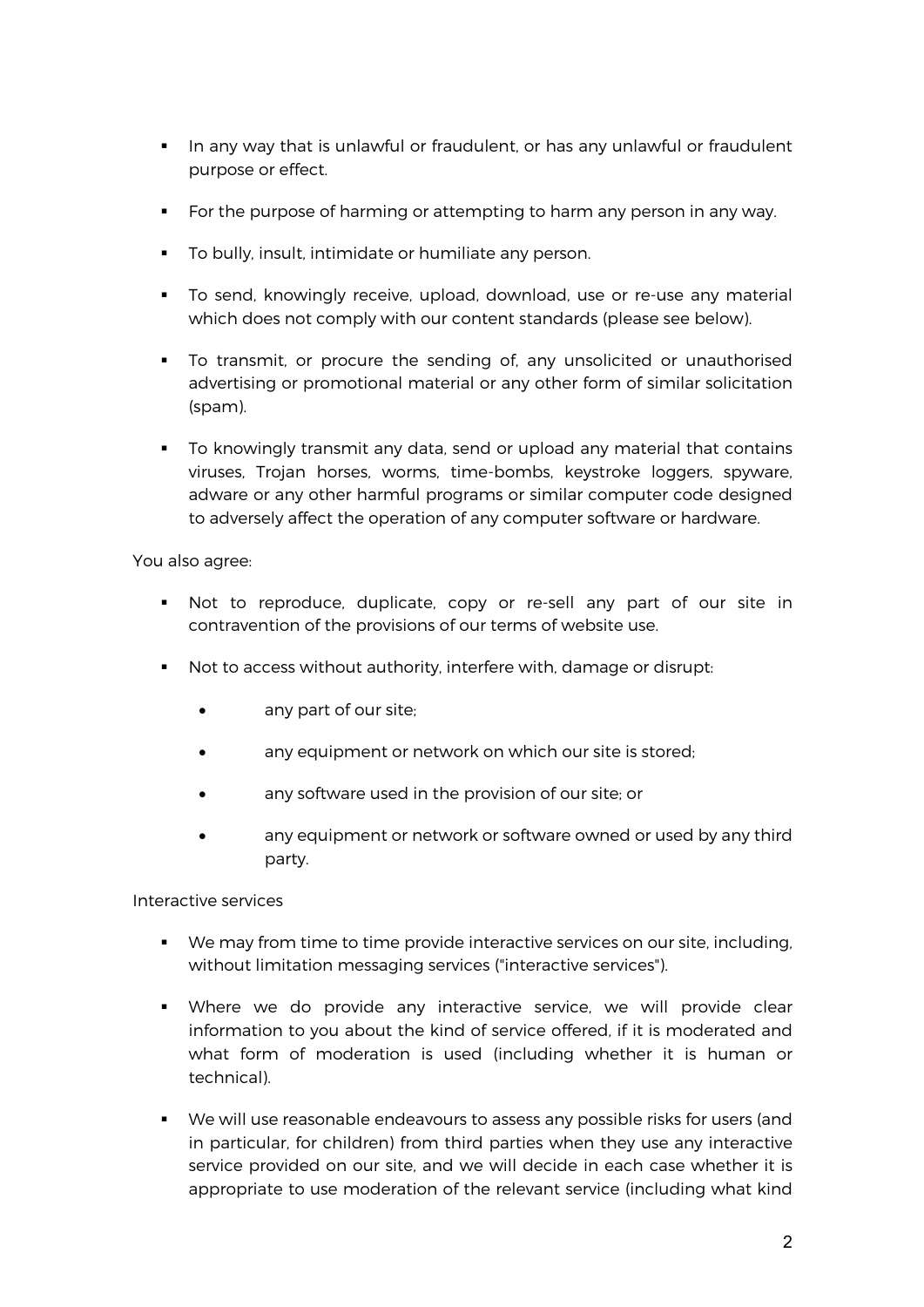of moderation to use) in the light of those risks. However, we are under no obligation to oversee, monitor or moderate any interactive service we provide on our site, and we expressly exclude our liability for any loss or damage arising from the use of any interactive service by a user in contravention of our content standards, whether the service is moderated or not.

- § The use of any of our interactive services by a minor is subject to the consent of their parent or guardian. We advise parents who permit their children to use an interactive service that it is important that they communicate with their children about their safety online, as moderation is not fool proof. Minors who are using any interactive service should be made aware of the potential risks to them.
- § Where we do moderate an interactive service, we will normally provide you with a means of contacting the moderator, should a concern or difficulty arise.

Content standards

- These content standards apply to any and all material which you contribute to our site, including (without limitation) interactions on messaging services ("Contribution"), and to any interactive services associated with it.
- The Content Standards must be complied with in spirit as well as to the letter. The standards apply to each part of any Contribution as well as to its whole.
- § We will determine, in our sole discretion, whether a Contribution breaches the Content Standards.

A Contribution must:

- Be accurate (where it states facts).
- Be genuinely held (where it states opinions).
- § Comply with the law applicable in England and Wales and in any country from which it is posted.

A Contribution must not:

- Be defamatory of any person.
- Be obscene, offensive, hateful or inflammatory.
- **•** Bully, insult, intimidate or humiliate.
- **•** Promote sexually explicit material.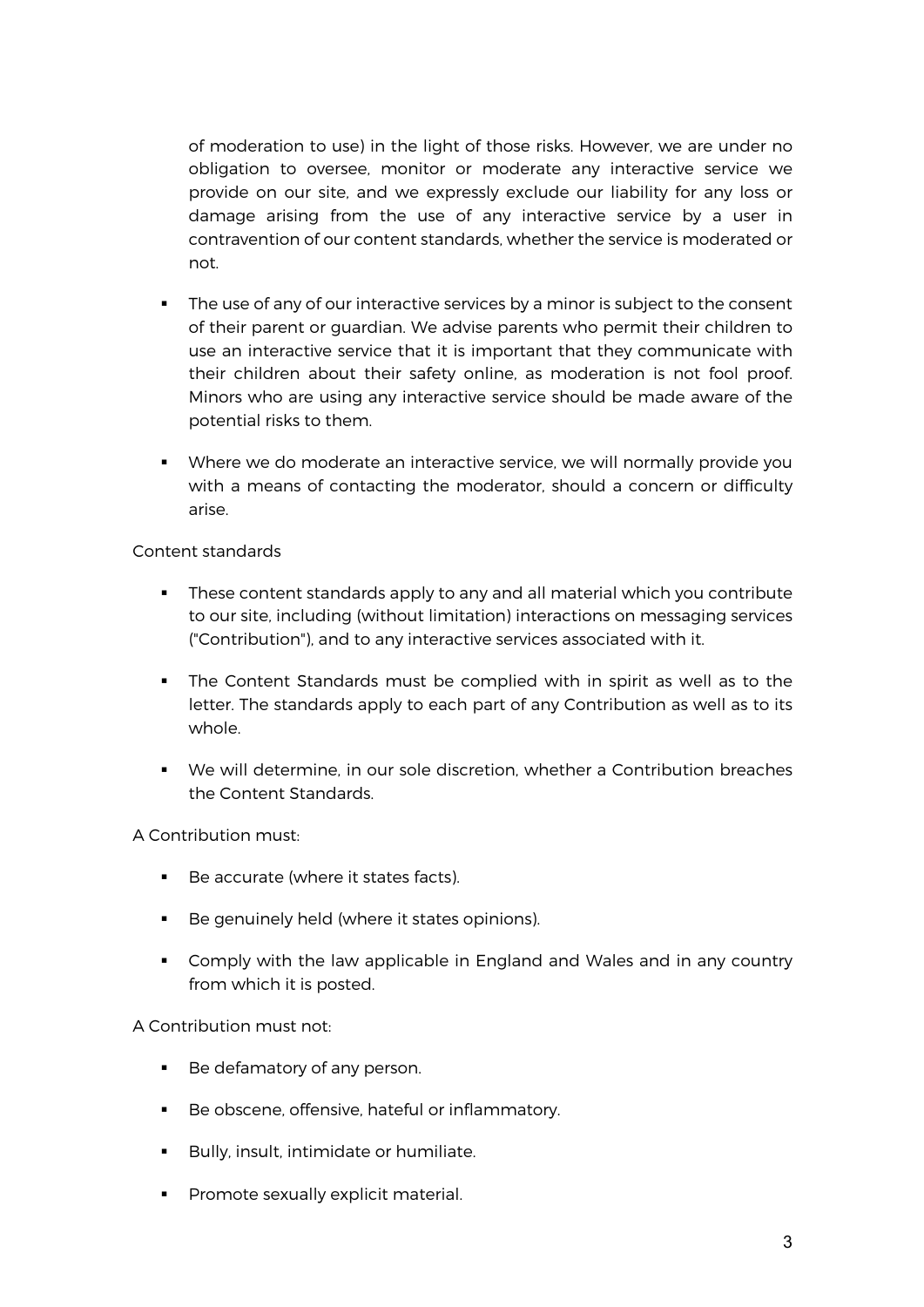- § Promote violence.
- § Promote discrimination based on race, sex, religion, nationality, disability, sexual orientation or age.
- **•** Infringe any copyright, database right or trade mark of any other person.
- Be likely to deceive any person.
- **•** Breach any legal duty owed to a third party, such as a contractual duty or a duty of confidence.
- **•** Promote any illegal activity.
- Be in contempt of court.
- § Be threatening, abuse or invade another's privacy, or cause annoyance, inconvenience or needless anxiety.
- § Be likely to harass, upset, embarrass, alarm or annoy any other person.
- **•** Impersonate any person, or misrepresent your identity or affiliation with any person.
- Give the impression that the Contribution emanates from The Clearing Circle LLP / Kiku, if this is not the case.
- § Advocate, promote, incite any party to commit, or assist any unlawful or criminal act such as (by way of example only) copyright infringement or computer misuse.
- **•** Contain a statement which you know or believe, or have reasonable grounds for believing, that members of the public to whom the statement is, or is to be, published are likely to understand as a direct or indirect encouragement or other inducement to the commission, preparation or instigation of acts of terrorism.
- **•** Contain any advertising or promote any services or web links to other sites.

# Breach of this policy

When we consider that a breach of this acceptable use policy has occurred, we may take such action as we deem appropriate.

Failure to comply with this acceptable use policy constitutes a material breach of the terms of use upon which you are permitted to use our site, and may result in our taking all or any of the following actions:

**•** Immediate, temporary or permanent withdrawal of your right to use our site.